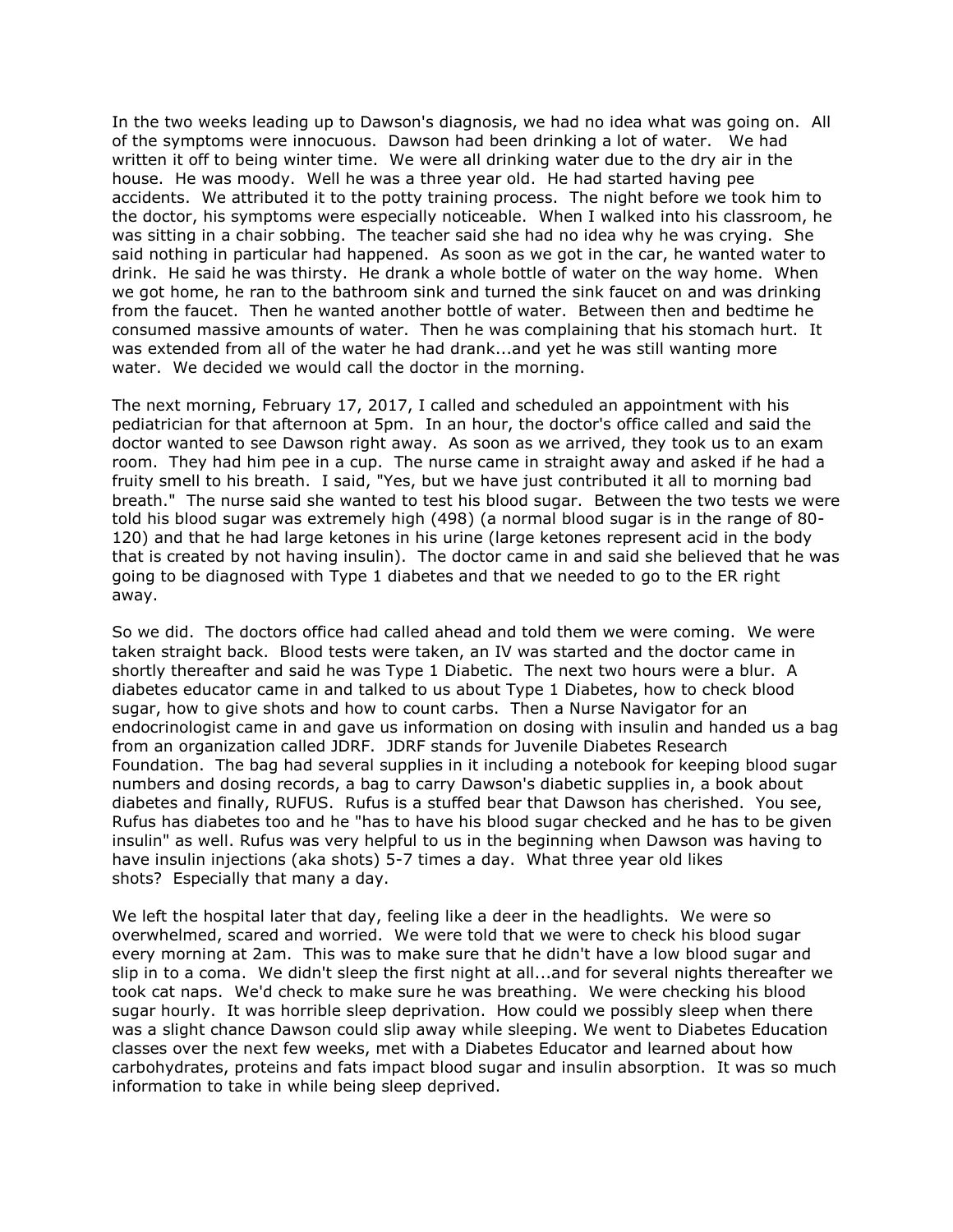We've come a long way since the day Dawson was diagnosed. He has since started wearing a Continuous Glucose Monitor two months after diagnosis, which tells us his blood sugar every 5 minutes. It's a critical piece of equipment that helps us keep Dawson alive...daily, even hourly. He also now wears an insulin pump, which gives him insulin as we direct it to. This way he only has a shot once every three days, when we install it, versus 5-7 shots a day. We know more medical terms than we ever did before. We started being able to sleep "more". We began taking turns checking blood sugars during the night. Every other night is my night. When his Dexcom is working, I sleep great. When it is malfunctioning (it is mechanical equipment that has glitches), I don't sleep. I can't. There are nights where we fight low blood sugar all night. There nights we spend fighting to get his blood sugar under control. Overall, both of us rarely sleep through the night anymore. I liken it to trying to keep someone out of your house that is going to harm your child. You know the person is outside trying to get in YET you can't lock any doors or windows. You just have to stay vigilant and try to figure out what door or window it's going to try and get in to next and run to protect your child. It is exhausting, stressful and relentless. Our lives have not been the same since his diagnosis on February 17, 2017.

Dawson has a twin brother, Carter. We were told that since the boys are fraternal twins, Carter only had an 8% chance of being diagnosed with Type 1 Diabetes. Not bad odds as far as we were concerned.

Fast forward 1 year and two months later, April 16, 2018. We had been out of town for a week. This was the longest time period of being away from the boys. Carter had started wetting the bed. We attributed it to him being upset that we had been out of town. After almost two weeks of accidents, one night in the middle of the night, we decided to check Carter's blood sugar. His blood sugar level was 497. Our heads and hearts dropped.

I got dressed and took him to the ER and told them I thought he was Type 1 Diabetic. In less than an hour it was confirmed and we began the process all over again, only this time knowing so much more. We both cried and grieved and then we said to ourselves and each other, "Well, time to suck it up Buttercup. You know all about this. Now straighten up that crown and get busy." This time around we had more knowledge. We got busy ordering the equipment that we would need to keep him alive.

The week after Carter was diagnosed we went as a family to pick up our diabetic alert dog, T'Challa (a chocolate Labrador retriever) from Tattle Tail Scent Dogs in Utah. After Dawson was diagnosed in 2017 we researched them and decided to get one. We had been on a waiting list for over a year for her. Diabetic Alert Dogs are, simply put, life savers. T'Challa has been trained to detect low blood sugars and she is relentless about alerting us when she does detect it. She usually lets us know a low blood sugar is on it's way, at LEAST 15-30 minutes ahead of the Continuous Glucose Monitor that the boys wear. She is another level of protection against the thief in the night sneaking in to our home.

It has ALL been an adjustment. TWO Type 1 Diabetics and a Diabetic Alert Dog. Our quality of life has changed dramatically. The boys' quality of life have changed dramatically. We are ALL still learning. Mahnaz and I still take turns checking blood sugars every other night. We are still sleep deprived most days.

But our boys are alive and we are grateful for that.

Deciding for Dawson and Carter to go to a new school this past summer was a very difficult choice for us. It is a nerve wracking, emotional process leaving the attention and care of